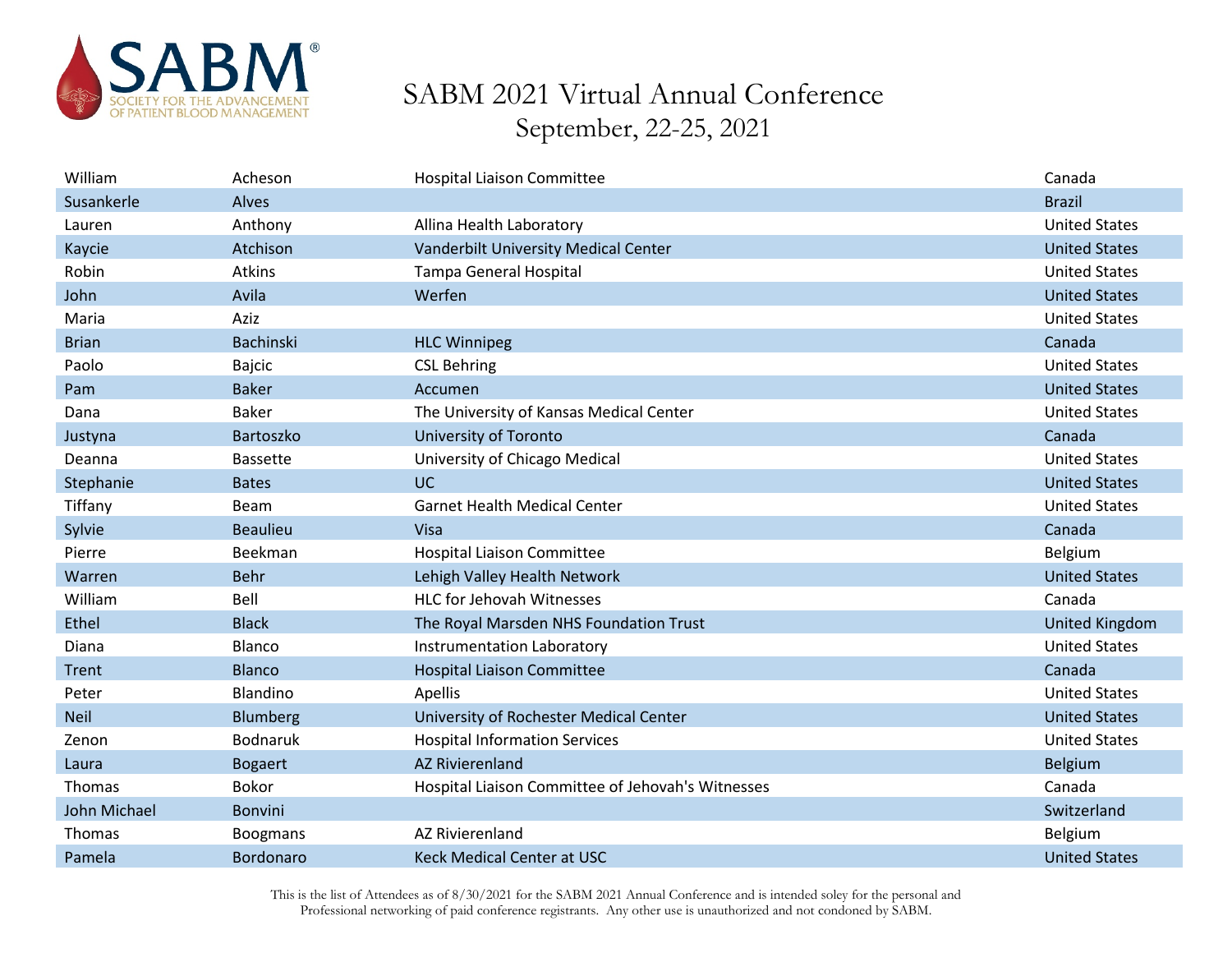

| <b>Brian</b>   | <b>Boville</b>  | Helen DeVos Children's Hospital                | <b>United States</b> |
|----------------|-----------------|------------------------------------------------|----------------------|
| Andrei         | <b>Braester</b> | <b>Galilee Medical Center</b>                  | <b>Israel</b>        |
| Cathy          | <b>Brewer</b>   | werfen                                         | <b>United States</b> |
| Debbie         | <b>Britch</b>   | Werfen                                         | <b>United States</b> |
| Yvette         | <b>Bunchl</b>   | Comprehensive Blood Management Inc.            | <b>United States</b> |
| Jessica        | <b>Burke</b>    | Nuvance Health Northern Dutchess Hospital      | <b>United States</b> |
| Carolyn        | <b>Burns</b>    | Louisville KY                                  | <b>United States</b> |
| Jennifer       | <b>Burt</b>     | Mayo Clinic                                    | <b>United States</b> |
| <b>Brianna</b> | <b>Butler</b>   | Pennsylvania Hospital                          | <b>United States</b> |
| Christine      | Cahill          | <b>University of Rochester</b>                 | <b>United States</b> |
| Ericah         | Caldwell        | <b>Texas Children's Hospital</b>               | <b>United States</b> |
| Greg           | Campbell        | Jehovah's Witnesses                            | <b>United States</b> |
| Edgar          | Campos          | Inova Heath Systems                            | <b>United States</b> |
| Juan           | Carcamo         | Jehovah's Witnesses                            | Canada               |
| Joe            | Castano         |                                                | <b>United States</b> |
| Cindy          | Cellura         | Duke University Hospital                       | <b>United States</b> |
| Josalyn        | Ceroalo         | Werfen                                         | <b>United States</b> |
| Jeong          | Chae            | El Camino Health                               | <b>United States</b> |
| Ka Lok         | Chan            | <b>Princess Margaret Hospital</b>              | Hong Kong            |
| Nancy          | Chapin          | <b>ONTraC North Bay Regional Health Centre</b> | Canada               |
| Eric           | Chapman         | Eric Chapman                                   | Canada               |
| April          | Ching           | Oregon Health & Science University             | <b>United States</b> |
| Jill           | Cholette        | University of Rochester                        | <b>United States</b> |
| Tanya          | Clark           | <b>American Regent</b>                         | <b>United States</b> |
| TJ             | Cobey           | North Florida Hospital Liaison Committee       | <b>United States</b> |
| Kevin          | <b>Collins</b>  | Duke Center for Blood Conservation             | <b>United States</b> |
| Andrew         | Cook            |                                                | <b>United States</b> |
| Daniel         | Cormican        | Allegheny Health Network                       | <b>United States</b> |
| Christine      | Cotton          | <b>LHSC</b>                                    | Canada               |
| Andre          | Cripa           | Interaktiv                                     | <b>Brazil</b>        |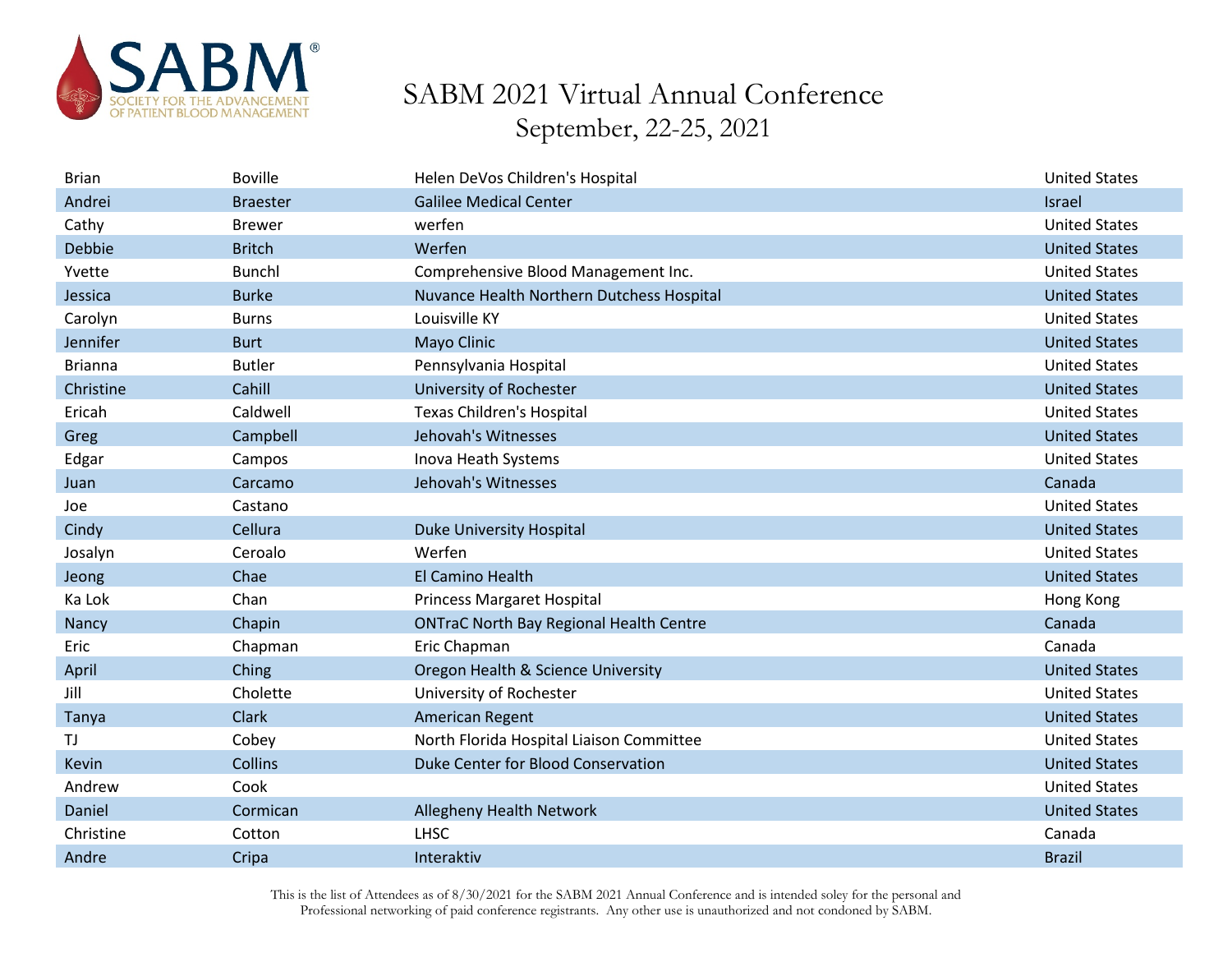

| Laura         | Crutchfield      |                                                                     | <b>United States</b> |
|---------------|------------------|---------------------------------------------------------------------|----------------------|
| Claude        | Daoust           | <b>HLC New Brunswick</b>                                            | Canada               |
| Lois          | Dapaah           | <b>Phoenix VAMC</b>                                                 | <b>United States</b> |
| Susan         | Dasovich         | University of Iowa Hospitals and Clinics                            | <b>United States</b> |
| Tanisha       | Davis            | <b>RWJBarnabas Health System</b>                                    | <b>United States</b> |
| Kevin         | Dean             | Jehovah's Witnesses                                                 | <b>United States</b> |
| John          | DeCourcey        | Instrumentation Laboratory                                          | <b>United States</b> |
| Carla         | <b>Delisle</b>   | <b>Health Sciences North Sudbury</b>                                | Canada               |
| Wesley        | Derbowka         | Hospital Information Services (Canada)                              | Canada               |
| Devan         | <b>Desmarais</b> | <b>Hospital Liason Commitee</b>                                     | Canada               |
| Samuel        | Desmeules        | Hospital Liaison committee for Jehovah's Witnesses                  | Canada               |
| Kimberly      | Devlin           | Peterborough Regional Health Center                                 | Canada               |
| Robert        | Dodd             | Ottawa Hospital Liaison Committee (HLC) for Jehovah's Witnesses     | Canada               |
| Antonio       | Dos Santos       | Universidade Federal de Juiz de Fora (Brasil)                       | <b>Brazil</b>        |
| Panagiotis    | Doukas           | <b>Athens Medical Center</b>                                        | Greece               |
| Gustavo       | <b>Duarte</b>    | <b>HHemo</b>                                                        | <b>Brazil</b>        |
| Charles       | Dudley           | <b>HLC Jehovah's Witnesses</b>                                      | <b>United States</b> |
| Katherine     | Duram            | Spectrum Health-Surgical Optimization Center                        | <b>United States</b> |
| Tim           | Easter           | Hospital Liaison Committee for Jehovah's Witnesses                  | Canada               |
| Vena          | Ebelletti        | <b>Nurse</b>                                                        | <b>United States</b> |
| Lisa          | Eisler           | Columbia University Medical Center                                  | <b>United States</b> |
| Charif        | El Masri         | <b>Children's Hospital Los Angeles</b>                              | <b>United States</b> |
| Rachel        | Elder            | Crouse Hospital                                                     | <b>United States</b> |
| Chad          | Ellery           | Hospital Liasion Committee of Jehovah's Witnesses                   | Canada               |
| Hannah Eunice | Esmeralda        | University of South Alabama                                         | <b>United States</b> |
| Veronica      | Falcone          | MedStar Franklin Square Medical Center                              | <b>United States</b> |
| David         | Faraoni          | <b>Texas Children's Hospital</b>                                    | <b>United States</b> |
| Shannon       | Farmer           | Medical School Division of Surgery, University of Western Australia | Australia            |
| William       | Fazioli          | Hospital Liaison Committee for Jehovah's Witnesses                  | Canada               |
| Frank         | Fernandes        | <b>HLC - Greater Toronto Area</b>                                   | Canada               |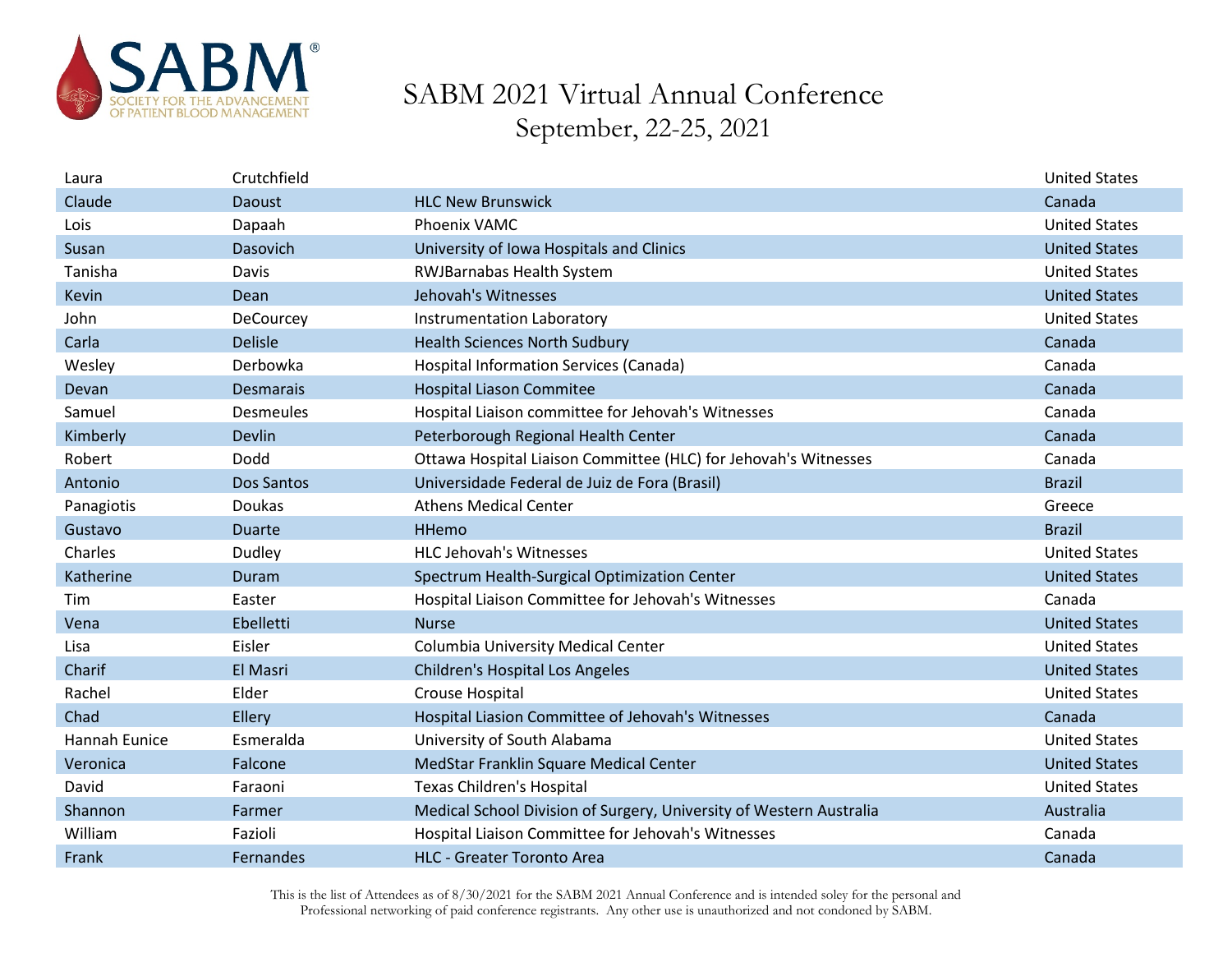

| Katayoun       | Fomani         | <b>Northwell Health</b>                                        | <b>United States</b> |
|----------------|----------------|----------------------------------------------------------------|----------------------|
| Patricia       | Ford           | University of Pennsylvania                                     | <b>United States</b> |
| Scott          | Fortin         | <b>Hospital Information Services</b>                           | <b>United States</b> |
| Steven         | Frank          | Johns Hopkins Medical Institutions                             | <b>United States</b> |
| Joseph         | Frankhouse     | Legacy Health                                                  | <b>United States</b> |
| Lydia          | Franks         |                                                                | <b>United States</b> |
| John           | Freedman       | St Michaels Hospital                                           | Canada               |
| John           | Friedl         | <b>HemoSonics</b>                                              | <b>United States</b> |
| Mark           | Friedman       | NYU Langone Hospital - Long Island                             | <b>United States</b> |
| Kelly          | Frinzi         | Lehigh Valley Health Network                                   | <b>United States</b> |
| Monica         | Fucentese      | Vifor Pharma Group                                             | Switzerland          |
| Richard        | Gammon         | OneBlood, Inc.                                                 | <b>United States</b> |
| Angelina       | Gapay          | Divine Word Hospital                                           | Philippines          |
| Jonathan       | Garcellano     | CHI Baylor St. Luke's Medical Center                           | <b>United States</b> |
| Anne           | Gaya           | Putnam Hospital                                                | <b>United States</b> |
| Andy           | Geddes         | <b>Hospital Liaison Committee</b>                              | Canada               |
| Eduardo        | Giroud Joaquim | <b>ACCamargo Cancer Center</b>                                 | <b>Brazil</b>        |
| Mary           | Grabowski      | <b>Bloodworks NW and Valley Medical Center</b>                 | <b>United States</b> |
| Darryl         | Gucwa          | Nebraska Methodist Hospital & Women's Hospital                 | <b>United States</b> |
| Nicole         |                |                                                                |                      |
|                | Guinn          | Duke Center for Blood Conservation                             | <b>United States</b> |
| Tiffany        | Hall           | Accumen                                                        | <b>United States</b> |
| Dinusha        | Hamilton       | University of Saskatchewan                                     | Canada               |
| Alicia         | Hanowski       | Regina General Hospital                                        | Canada               |
| <b>Bob</b>     | Hanson         | Hospital Liaison Committee for Jehovah's Witnesses-Houston, TX | <b>United States</b> |
| Krystal-Lyn    | Harder         | Humber River Hospital                                          | Canada               |
| Jared          | Hardie         | <b>HLC</b>                                                     | <b>United States</b> |
| <b>Ivan</b>    | Harnett        | <b>Hospital Liaison Committee</b>                              | Canada               |
| <b>Bridget</b> | Head           | Methodist LeBonheur Healthcare                                 | <b>United States</b> |
| Andre          | Heck           |                                                                | <b>Brazil</b>        |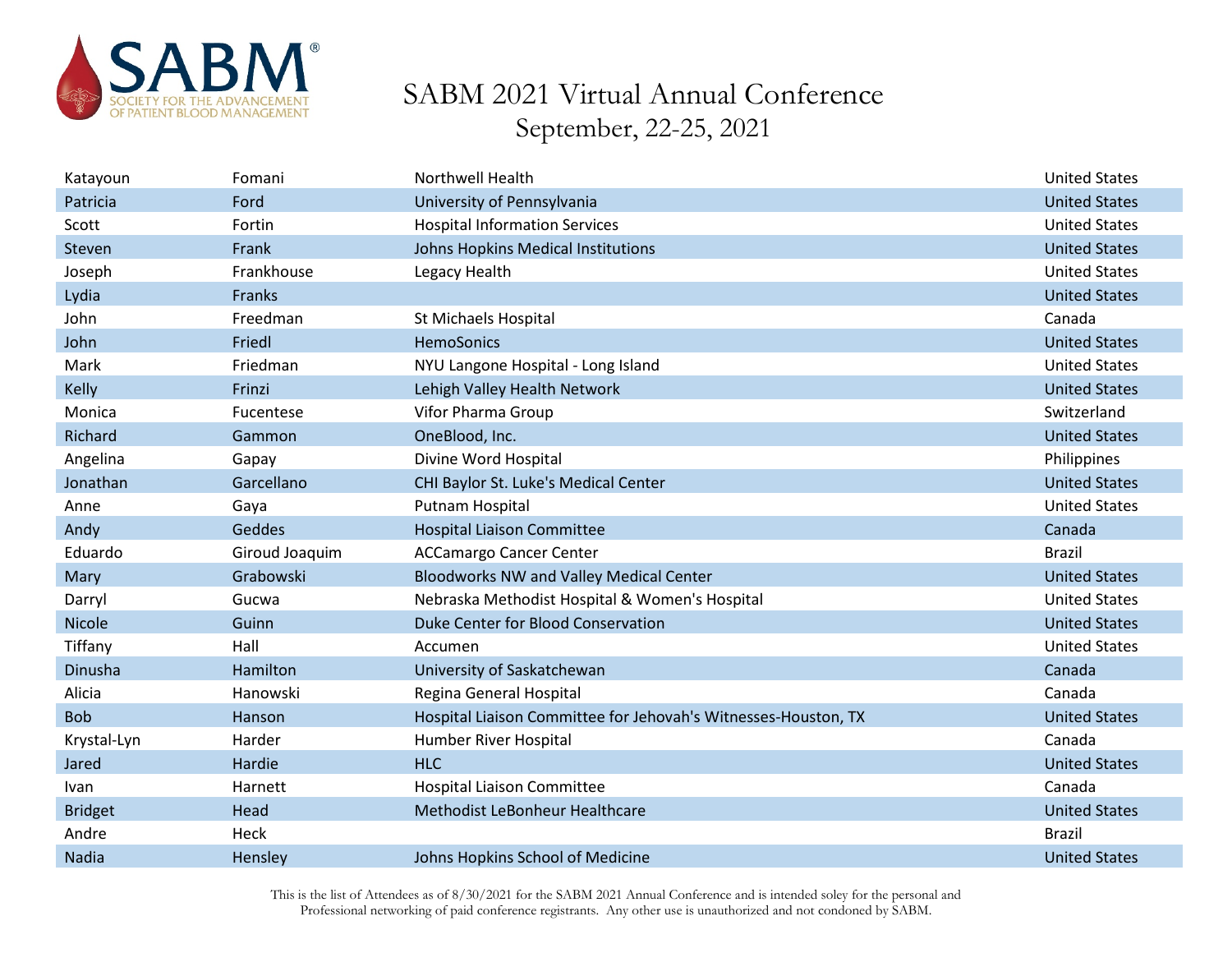

| Kelli      | Herrington     | <b>Pharmacosmos Therapeutics</b>                             | <b>United States</b> |
|------------|----------------|--------------------------------------------------------------|----------------------|
| Donna      | <b>Hicks</b>   |                                                              | <b>United States</b> |
| Matthew    | Hietpas        | Children's Hospital Wisconsin                                | <b>United States</b> |
| James      | <b>Higgins</b> | Hospital Liaison Committee for Jehovah's Witnesses - Seattle | <b>United States</b> |
| Colleen    | Hinrichsen     | Penn Medicine Princeton Medical Center                       | <b>United States</b> |
| Paul       | Hosie          | <b>HLC</b>                                                   | Canada               |
| Ashlee     | Howard         | Englewood Health                                             | <b>United States</b> |
| Alanna     | Howell         | <b>ONTraC Program</b>                                        | Canada               |
| Joanne     | Hughley        | <b>COVIS</b>                                                 | <b>United States</b> |
| Hind       | Jaber-Daou     | Virginia Commonwealth University - VCU                       | <b>United States</b> |
| Mindy      | Jackson        | Nuvance Health, Putnam Hospital                              | <b>United States</b> |
| Mario      | Jaimes         | <b>Hospital Liaison Committee</b>                            | Canada               |
| Michael    | Jenkins        |                                                              | <b>United States</b> |
| <b>Jo</b>  | Johnson        | Werfen                                                       | <b>United States</b> |
| Kelly      | Johnson-Arbor  | MedStar Georgetown University Hospital                       | <b>United States</b> |
| Paul       | Jones          | <b>Hospital Liaison Committee</b>                            | <b>United States</b> |
| <b>Bob</b> | Jordan         | Albuquerque HLC                                              | <b>United States</b> |
| Keosha     | Joyner         | <b>Vidant Medical Center</b>                                 | <b>United States</b> |
| Siri       | Kakumani       | Thomas Jefferson School                                      | <b>United States</b> |
| Oliver     | <b>Karam</b>   | Children's Hospital of Richmond at VCU                       | <b>United States</b> |
| Sathappan  | Karuppiah      | University of Minnesota                                      | <b>United States</b> |
| Margit     | Kaufman        | <b>Englewood Health</b>                                      | <b>United States</b> |
| Shunji     | Kawamoto       | Shonan Atsugi Hospital                                       | Japan                |
| Jessica    | Kensinger      | <b>Accumen Inc</b>                                           | <b>United States</b> |
| Deryck     | Kerckhof       | Hospital Liaison Committee of Jehovah's Witnesses            | Canada               |
| Mariano    | Klinge-Loy     | Hospital Liaison Committee of Jehovah's Witnesses            | <b>United States</b> |
| Laura      | Korte          | CHI Baylor St. Luke's Medical Center                         | <b>United States</b> |
| Ananthi    | Krishnamoorthy | Hospital Raja Permaisuri Bainun, Ipoh                        | Malaysia             |
| Kirk       | Krokosky       | <b>Vanderbilt Medical Center</b>                             | <b>United States</b> |
| Amie       | Kron           | Sunnybrook Health Sciences Centre                            | Canada               |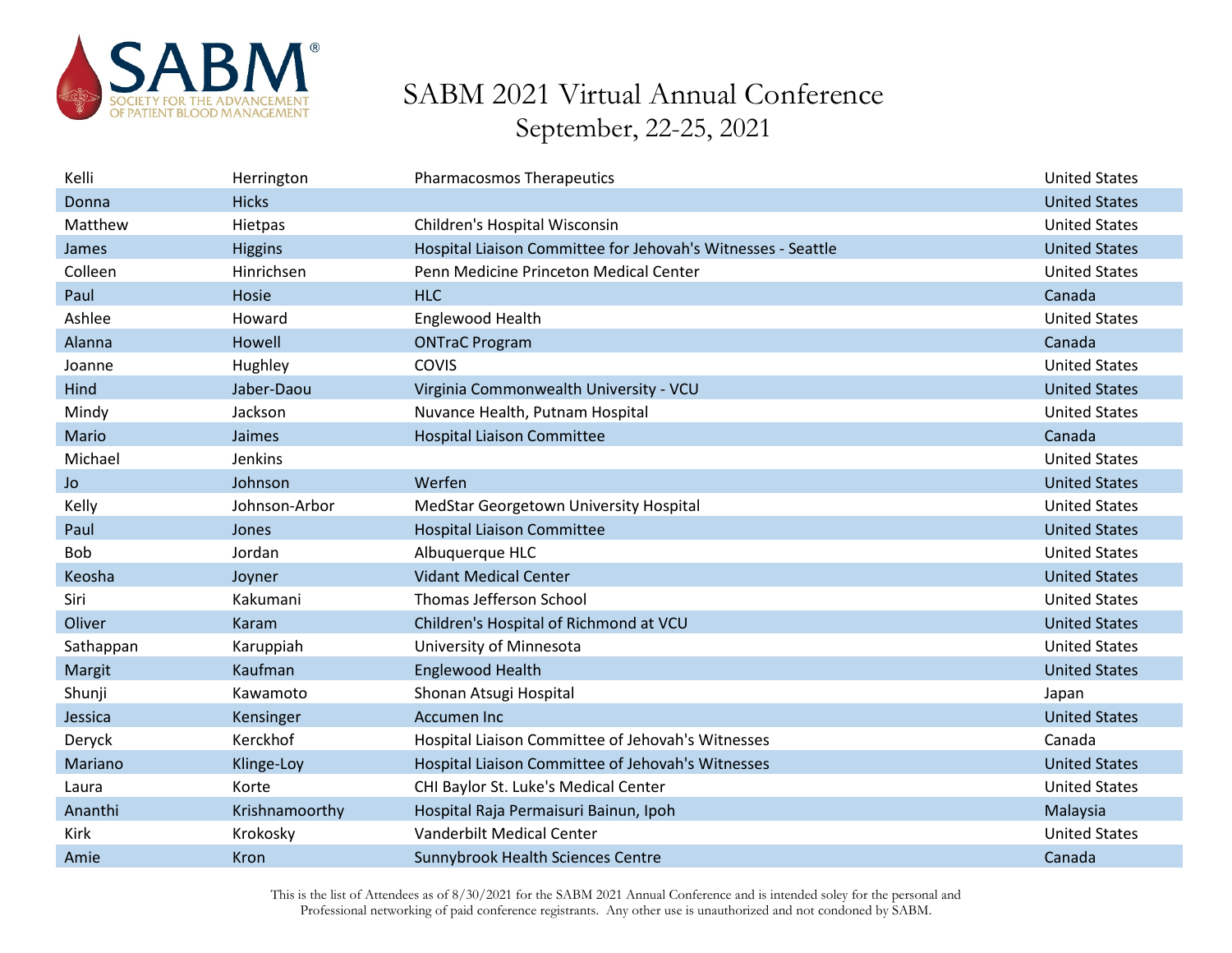

| Jeyanthi  | Kunadhasan       | <b>Ballarat Health Services</b>                                       | Australia            |
|-----------|------------------|-----------------------------------------------------------------------|----------------------|
| Anthony   | <b>Kushniruk</b> | <b>HLC</b>                                                            | Canada               |
| Gary      | Lagana           | <b>Hospital Liaison Committee</b>                                     | <b>United States</b> |
| Margaret  | Laggner          | <b>Garnet Health Medical Center</b>                                   | <b>United States</b> |
| Dan       | Lallo            | <b>Cleveland Clinic</b>                                               | <b>United States</b> |
| Kimberly  | Lally            |                                                                       | <b>United States</b> |
| Gilles    | Lamy             | <b>Hospital Liaison Committee</b>                                     | Canada               |
| John      | Le Mond3         | NYC Hospital Liaison Committee                                        | <b>United States</b> |
| Cheuk     | <b>LEE</b>       | Hong Kong Red Cross Blood Transfusion Service                         | China                |
| Jonghyeon | Lee              | Sejong General Hospital                                               | <b>United States</b> |
| James     | Leib             | <b>Hospital Liaison Committee</b>                                     | Canada               |
| Morton    | Lerner           | Jehovah's Witnesses                                                   | <b>United States</b> |
| Karen     | Letourneau       | <b>KHSC</b>                                                           | Canada               |
| Ryan      | Lett             | Saskatchewan Health Authority                                         | Canada               |
| Christine | Lett             | Saskatchewan Health Authority                                         | Canada               |
|           |                  |                                                                       |                      |
| Young Ae  | Lim              | Department of Laboratory Medicine, Ajou University School of Medicine | Korea, Republic of   |
| Yulia     | Lin              | Sunnybrook Health Sciences Centre                                     | Canada               |
| Ileana    | Lopez Plaza      | <b>Henry Ford Hospital</b>                                            | <b>United States</b> |
| Mary Pat  | Lynch            | Pennsylvania Hospital                                                 | <b>United States</b> |
| Gregory   | MacDonald        | Cobequid Congregation of Jehovah's Witnesses                          | Canada               |
| Barry     | MacDonald        | <b>Barrys</b>                                                         | <b>United States</b> |
| Samuel    | Mancuso          | Maria Pia Hospital - GVM Care & Research                              | Italy                |
| Lisa      | Manganaro        | Accumen, Inc.                                                         | <b>United States</b> |
| Lynne     | Manley           | Saint Peter's University Hospital                                     | <b>United States</b> |
| Danielle  | Manning          | Accumen, Inc                                                          | <b>United States</b> |
| Marcel    | Martin           | Hospital Liaison Committee - Winnipeg                                 | Canada               |
| Peter     | Matkovich        | <b>Hospital Liaison Committee</b>                                     | Canada               |
| Keith     | Maxey            | New York Metropolitan Hospital Liaison Committee                      | <b>United States</b> |
| Marlene   | Mayberry         | <b>UVA Health System</b>                                              | <b>United States</b> |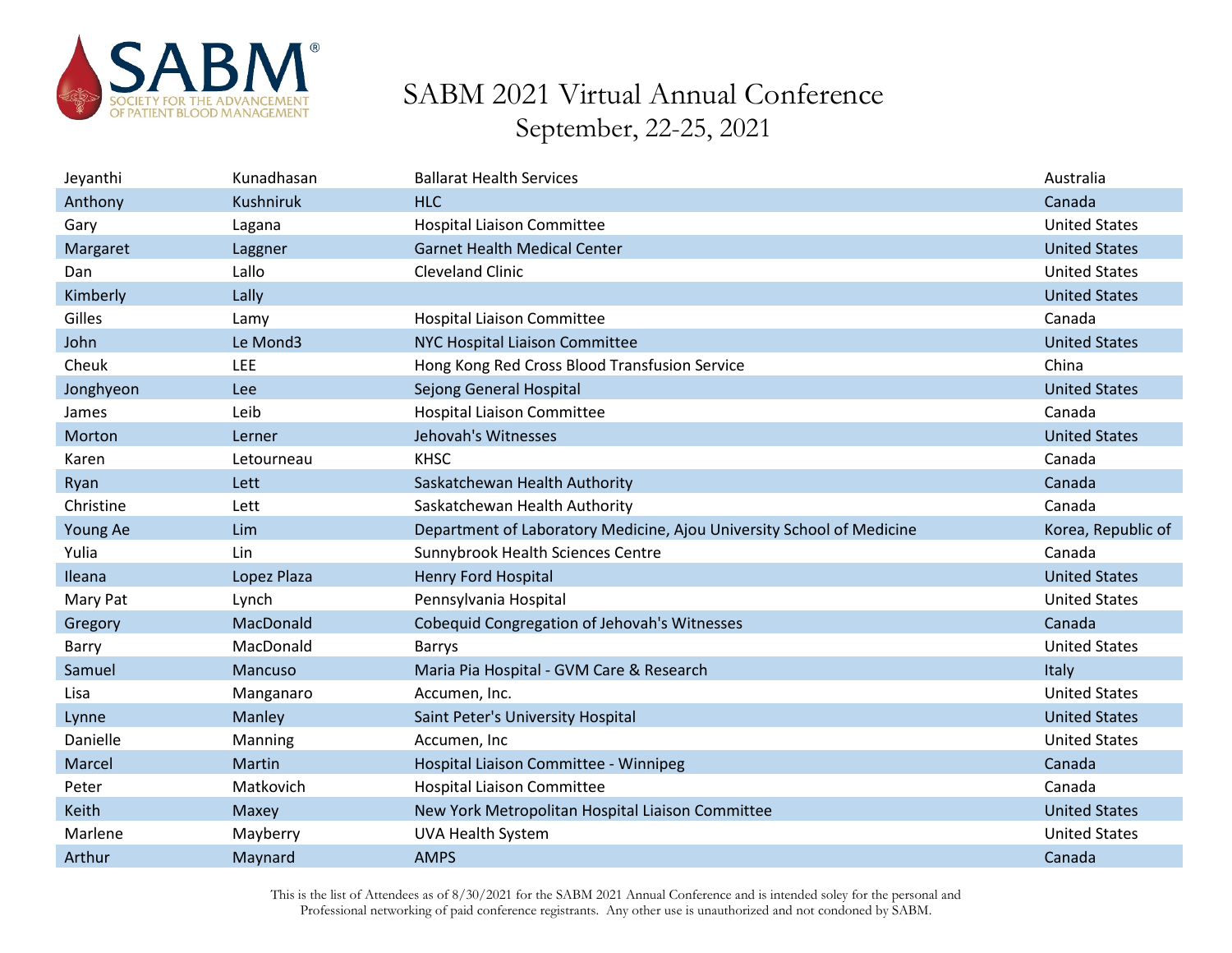

| David          | McFadyen          | <b>HLC Winnipeg Canada</b>                                     | Canada                |
|----------------|-------------------|----------------------------------------------------------------|-----------------------|
| Andrea         | McGonigle         | <b>UCLA</b>                                                    | <b>United States</b>  |
| Keith          | McKay             | <b>Atlantic HLC</b>                                            | Canada                |
| Laura          | McKenzie-Kerr     | Scarborough Health Network                                     | Canada                |
| Jim            | McReynolds        | <b>Hospital Liaison Committee</b>                              | Canada                |
| <b>Nicolas</b> | Mercure-Corriveau | <b>Johns Hopkins</b>                                           | <b>United States</b>  |
| Mary Jane      | Michael           | University of Florida                                          | <b>United States</b>  |
| Heather        | Mingo             | <b>NSHA</b>                                                    | Canada                |
| Eric           | Mizelle           | Hospital Liaison Committee for Jehovah's Witnesses             | <b>United States</b>  |
| <b>Mike</b>    | Montie            | Grand Rapids Hospital Liaison Committee of Jehovah's Witnesses | <b>United States</b>  |
| Dana           | Morrison          | ChristianaCare                                                 | <b>United States</b>  |
| Rafael         | Munhoz            | HLC - Sao Paulo, Brazil                                        | <b>Brazil</b>         |
| Nadia          | Naraine           | Hospital for Sick Children                                     | Canada                |
| Tetsuro        | <b>Nasu</b>       |                                                                | Japan                 |
| Vaanush        | Nazaryan          | Children's Hospital Los Angeles                                | <b>United States</b>  |
| Marianne       | <b>Nellis</b>     | <b>Weill Cornell Medicine</b>                                  | <b>United States</b>  |
| Debra          | <b>Nicholls</b>   | Virginia Mason Franciscan Health-St. Michael Medical Center    | <b>United States</b>  |
| Jennifer       | O'Brien           | Mayo Clinic Florida                                            | <b>United States</b>  |
| Geraldine      | O'Brien           | Trillium Health Partners, Credit Valley Hospital               | Canada                |
| Michael        | Oddi              | <b>Cleveland Clinic Akron General</b>                          | <b>United States</b>  |
| Sherri         | Ozawa             | Accumen                                                        | <b>United States</b>  |
| Alisa          | Paneghel          | St Mary's General Hospital                                     | Canada                |
| Anil           | Panigrahi         | <b>Stanford University School of Medicine</b>                  | <b>United States</b>  |
| Lincoln        | Parr              | <b>HLC</b>                                                     | Canada                |
| Prakash        | Patel             | <b>Yale University</b>                                         | <b>United States</b>  |
| Jaishel        | Patel             | Royal Marsden Hospital                                         | <b>United Kingdom</b> |
| Leonard        | Patrick           | Jehovah's Witness Hospital Liaison Committee                   | <b>United States</b>  |
| Nathan         | Patterson         | Helen DeVos Children's Hospital                                | <b>United States</b>  |
| Alexander      | Perez             | <b>Keck Medical Center of USC</b>                              | <b>United States</b>  |
| Norman         | Perry             | <b>Hospital Liaison Committee</b>                              | Canada                |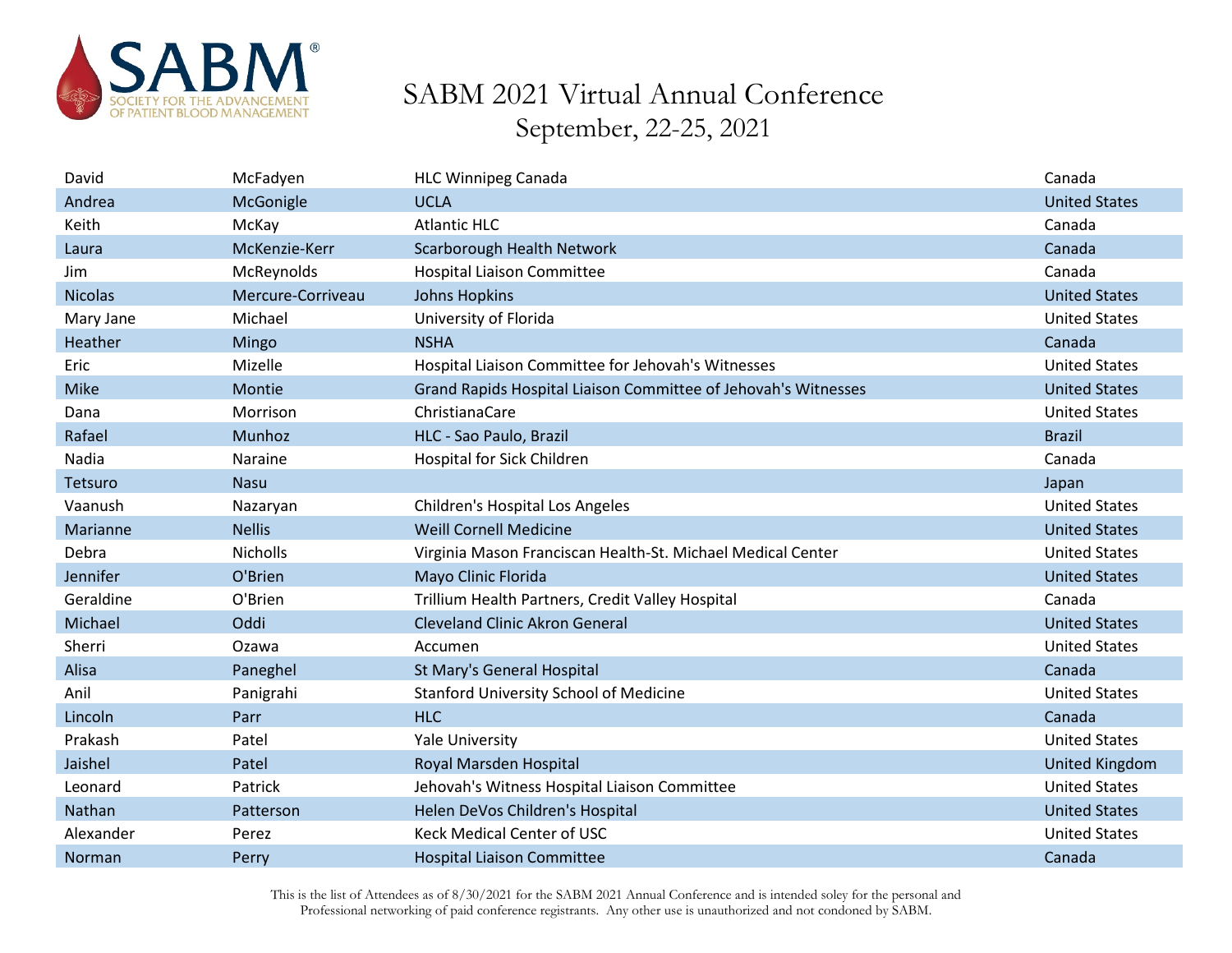

| Paul            | Peterson        | Hospital Liaison Committee for NYC                                  | <b>United States</b> |
|-----------------|-----------------|---------------------------------------------------------------------|----------------------|
| Roberto         | Portan          | <b>Hospital Liaison Committee</b>                                   | Canada               |
| Ken             | Primmer         | <b>Atlantic Canada HLC</b>                                          | Canada               |
| Micah           | Prochaska       | University of Chicago                                               | <b>United States</b> |
| Pamela          | Pugliese        | <b>Garnet Health Medical Center</b>                                 | <b>United States</b> |
| Shylah          | Quast           | Accumen Inc.                                                        | <b>United States</b> |
| NurJehan        | Quraishy        | <b>Cleveland Clinic</b>                                             | <b>United States</b> |
| Guilherme       | Rabello         | Instituto Do Coracao - InCor                                        | <b>Brazil</b>        |
| <b>Bradford</b> | Ray             | University Medical Center of El Paso                                | <b>United States</b> |
| Sheryl          | Reed            | Accumen                                                             | <b>United States</b> |
| Gregory         | Rengering       | Metropolitan New York HLC                                           | <b>United States</b> |
| Keri            | Richards        | <b>Bon Secours Mercy Health</b>                                     | <b>United States</b> |
| Karen           | Richards        | <b>MJHS Institute</b>                                               | <b>United States</b> |
| Joseph          | <b>Riddick</b>  | Pennsylvania Hospital                                               | <b>United States</b> |
| Thomas          | Roggenstein     | <b>Hospital Information Services</b>                                | Mexico               |
| Maria           | Rondinelli      | San Camillo-Forlanini Hospital - Rome - La Sapienza University Rome | Italy                |
|                 |                 |                                                                     |                      |
| David           | Rosencrantz     | Legacy Good Samaritan Hospital                                      | <b>United States</b> |
| <b>Bill</b>     | Rupik           | <b>HIS Canada</b>                                                   | Canada               |
| Dominic         | Sanfilippo      | Helen DeVos Children's Hospital                                     | <b>United States</b> |
| Rita            | Schwab          |                                                                     | <b>United States</b> |
| Amanda          | <b>Sellers</b>  | Sinai Health                                                        | Canada               |
| Trupti          | Shah            | Octapharma                                                          | <b>United States</b> |
| Michelle        | Shane           | Deaconess Health System, Evansville IN                              | <b>United States</b> |
| Sherry          | Shariatmadar    | North Shore University Hospital                                     | <b>United States</b> |
| Cliff           | Shirley         | Jehovah's Witnesses                                                 | Canada               |
| Linda           | Shore-Lesserson | Northwell Health Dept Anesthesiology, Northshore-LIJ                | <b>United States</b> |
| Keith           | Simon           | <b>HLC</b>                                                          | <b>United States</b> |
| Gagan           | Singer          | <b>Children's Hospital Los Angeles</b>                              | <b>United States</b> |
| Sharon          | Sledge          | <b>NYU Langone</b>                                                  | <b>United States</b> |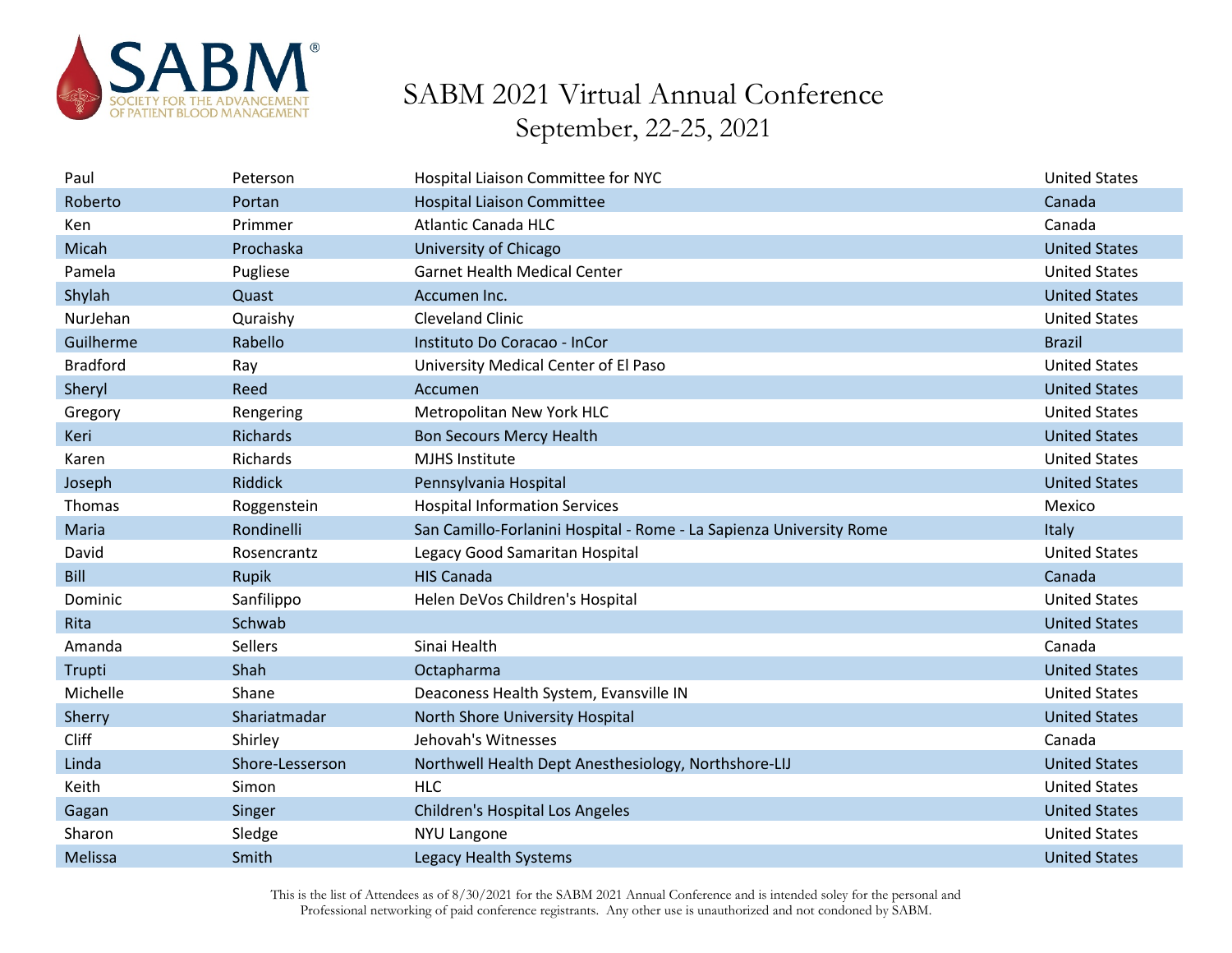

| Nancy        | Smith          | <b>SHN</b>                                                                      | Canada               |
|--------------|----------------|---------------------------------------------------------------------------------|----------------------|
| Jan          | <b>Snyders</b> | Jehovah's Witnesses                                                             | Canada               |
| Danielle     | Sonnenshein    | NewYork-Presbyterian Hospital                                                   | <b>United States</b> |
| Ismenio      | Sousa          | Pittsburgh PA Hospital Liaison Committee for Jehovah's Witnesses                | <b>United States</b> |
| <b>Bruce</b> | <b>Spiess</b>  | University of Florida                                                           | <b>United States</b> |
| Elizabeth    | St. Lezin      | San Francisco VA Medical Center                                                 | <b>United States</b> |
| David        | Sterken        | David Sterken                                                                   | <b>United States</b> |
| Erin         | Suydam         | <b>Allegheny Health Network</b>                                                 | <b>United States</b> |
| Kelly        | Syer           | Lakeridge Health                                                                | Canada               |
| Gee Mei      | Tan            | Anesthesiology Department, Children's Hospital Colorado                         | <b>United States</b> |
| Ruby         | Tano           | <b>Sunnybrook Health Sciences</b>                                               | Canada               |
| Elora        | Thorpe         | Accumen                                                                         |                      |
| Jennifer     | Timm           | <b>URMC</b>                                                                     | <b>United States</b> |
| Deborah      | <b>Tolich</b>  | <b>Cleveland Clinic</b>                                                         | <b>United States</b> |
| Laura        | Towry          | Baycare                                                                         | <b>United States</b> |
| Kevin        | Trentino       | University of Western Australia                                                 | Australia            |
| Ted          | Tricker        |                                                                                 | Canada               |
| Nathan       | <b>Trisler</b> | <b>Hospital Information Services</b>                                            | <b>United States</b> |
| Bobbi Jo     | Tutterow       | Wake Forest Baptist Health                                                      | <b>United States</b> |
| John         | Ulian          | <b>Hospital Liaison Committee</b>                                               | Canada               |
|              |                | Osmania University, Counicl of Elector Homoeopathy System of Medicine Researsch |                      |
| Madoori      | Vaman Rao      | and Development                                                                 | India                |
| paula        | Van Vliet      | <b>RGH</b>                                                                      | Canada               |
| Katrina      | VandeBunte     | Spectrum Health-Surgical Optimization Center                                    | <b>United States</b> |
| Richard      | Verstraete     | MedStar Georgetown University Hospital                                          | <b>United States</b> |
| Tina         | Vilchez        | ProMedica Flower Hospital                                                       | <b>United States</b> |
| Jeffrey      | Wagner         | Oregon Health & Science University                                              | <b>United States</b> |
| Janice       | Wang           | Zucker School of Medicine at Hofstra/Northwell                                  | <b>United States</b> |
| Jonathan     | Waters         | Magee-Womens Hospital / University of Pittsburgh                                | <b>United States</b> |
| Robert       | Wellman        | <b>Carle Foundation Hospital</b>                                                | <b>United States</b> |
| Denard       | White          | Houston Hospital Liaison Committee                                              | <b>United States</b> |